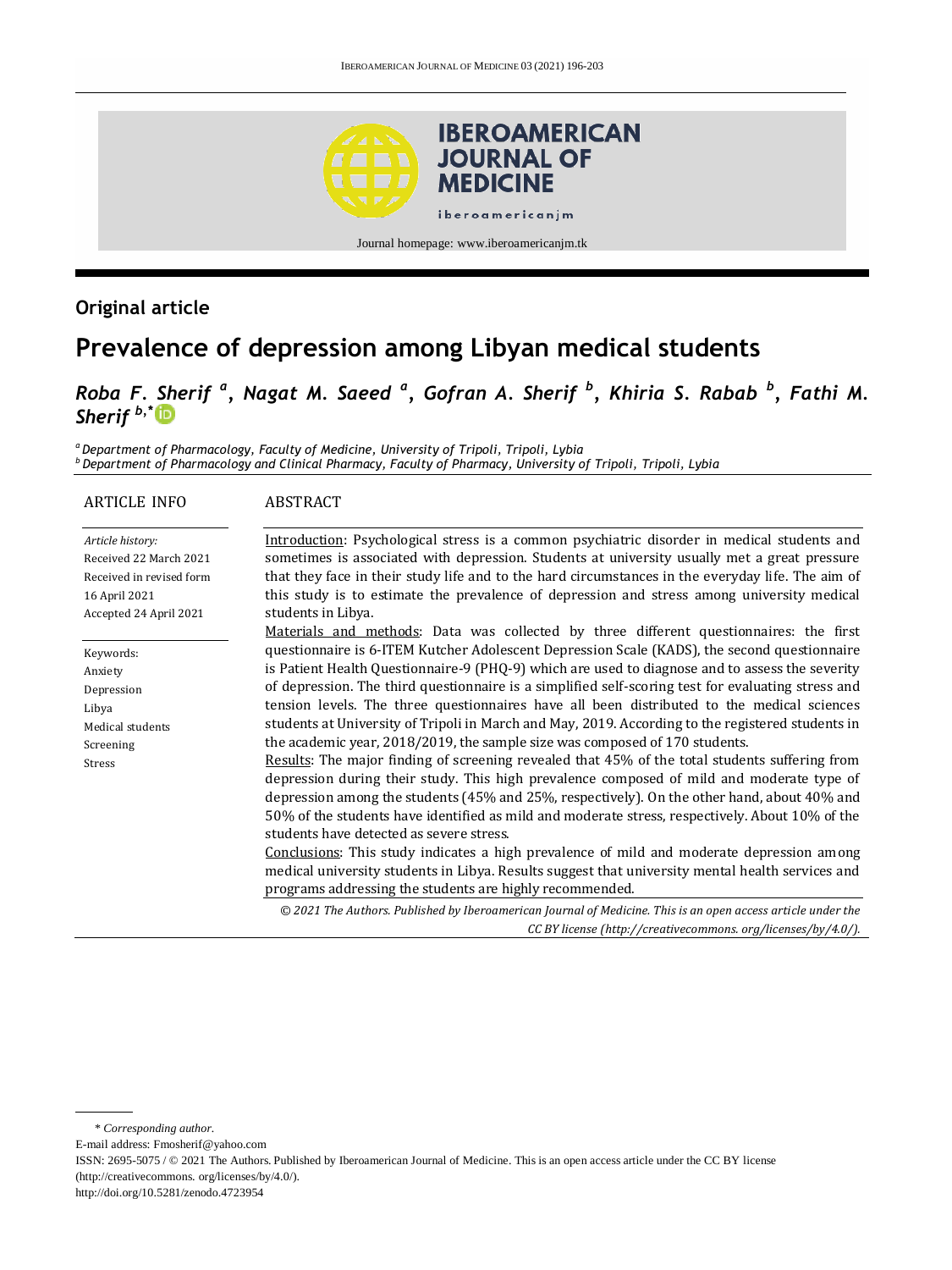#### **Prevalencia de depresión entre los estudiantes de medicina de Libia**

| <b>INFO. ARTÍCULO</b>                                                                                                     | <b>RESUMEN</b>                                                                                                                                                                                                                                                                                                                                                                                                                                                                                                                                                                                                                                                                                                                                                                                                                                                                                                                                                                                                                                                                                                                                                                                                                                                                                                                                                                                                                            |
|---------------------------------------------------------------------------------------------------------------------------|-------------------------------------------------------------------------------------------------------------------------------------------------------------------------------------------------------------------------------------------------------------------------------------------------------------------------------------------------------------------------------------------------------------------------------------------------------------------------------------------------------------------------------------------------------------------------------------------------------------------------------------------------------------------------------------------------------------------------------------------------------------------------------------------------------------------------------------------------------------------------------------------------------------------------------------------------------------------------------------------------------------------------------------------------------------------------------------------------------------------------------------------------------------------------------------------------------------------------------------------------------------------------------------------------------------------------------------------------------------------------------------------------------------------------------------------|
| Historia del artículo:<br>Recibido 22 Marzo 2021<br>Received en forma revisada<br>16 Abril 2021<br>Aceptado 24 Abril 2021 | Introducción: El estrés psicológico es un trastorno psiquiátrico común en los estudiantes de<br>medicina y, en ocasiones, se asocia con la depresión. Los estudiantes universitarios suelen<br>encontrarse con una gran presión a la que se enfrentan en su vida de estudio y ante las duras<br>circunstancias de la vida cotidiana. El objetivo de este estudio es estimar la prevalencia de<br>depresión y estrés entre estudiantes universitarios de medicina en Libia.<br>Materiales y métodos: Los datos se recopilaron mediante tres cuestionarios diferentes: el primer                                                                                                                                                                                                                                                                                                                                                                                                                                                                                                                                                                                                                                                                                                                                                                                                                                                            |
| Palabras clave:<br>Ansiedad<br>Depresión<br>Libia<br>Estudiantes de medicina<br>Rastreo<br>Estrés                         | cuestionario es la Escala de depresión adolescente de Kutcher de 6 elementos (KADS), el<br>segundo cuestionario es el Cuestionario de salud del paciente-9 (PHQ-9) que se utiliza para<br>diagnosticar y evaluar la gravedad de depresión. El tercer cuestionario es una prueba de<br>autoevaluación simplificada para evaluar los niveles de estrés y tensión. Los tres cuestionarios<br>se han distribuido a los estudiantes de ciencias médicas de la Universidad de Trípoli en marzo y<br>mayo de 2019. Según los estudiantes registrados en el año académico 2018/2019, el tamaño de<br>la muestra estaba compuesto por 170 estudiantes.<br>Resultados: El principal hallazgo de la evaluación reveló que el 45% del total de estudiantes<br>sufrían depresión durante su estudio. Esta alta prevalencia estaba compuesta por depresión de<br>tipo leve y moderada entre los estudiantes (45% y 25%, respectivamente). Por otro lado,<br>alrededor del 40% y 50% de los estudiantes se han identificado con estrés leve y moderado,<br>respectivamente. Alrededor del 10% de los estudiantes han detectado un estrés severo.<br>Conclusiones: Este estudio indica una alta prevalencia de depresión leve y moderada entre los<br>estudiantes universitarios de medicina en Libia. Los resultados sugieren que los servicios y<br>programas universitarios de salud mental dirigidos a los estudiantes son altamente<br>recomendados. |
|                                                                                                                           | © 2021 Los Autores. Publicado por Iberoamerican Journal of Medicine. Éste es un artículo en acceso abierto<br>bajo licencia CC BY (http://creativecommons. org/licenses/by/4.0/).                                                                                                                                                                                                                                                                                                                                                                                                                                                                                                                                                                                                                                                                                                                                                                                                                                                                                                                                                                                                                                                                                                                                                                                                                                                         |

HOW TO CITE THIS ARTICLE: Sherif RF, Saeed NM, Sherif GA, Rabab KS, Sherif FM. Prevalence of depression among Libyan medical students. Iberoam J Med. 2021;3(3):196-203. doi[: 10.5281/zenodo.](http://doi.org/10.5281/zenodo.4723954)**4**723954.

#### **1. INTRODUCTION**

Psychiatric disorder is a disturbance in an individual's cognition, emotion regulation or behavior [1]. Depression is one of the most common and treatable psychiatric illnesses characterized by depressed mood, loss of interest and pleasure, reduced energy, feelings of guilt, disturbed sleep and poor concentration. Severe cases of depression may lead to attempt suicide or suicide [2]. There are various forms of depression varied between mild to severe conditions as psychotic depressions [3-7]. Depression among university students is an extremely prevalent and widespread mental issue in several countries [8]. This is due to the great pressure that university students face in their educational study life and to the hard conditions in everyday life. University students are a special group of individuals that are lasting a critical transitory period during study (including hormonal changes and changes in environmental conditions). Several published reports showed depression is well-correlated to the brain chemical changes. Thus, genetic and environmental causes have a

role in depression etiology [9]. It is a mixed disorder often mistaken for a single clinical mental disease. This is usually seen in elderly patients and connected with severity of somatic symptoms [10]. Precise diagnosis that requires a complete physical and psychological evaluation is needed for an appropriate therapy [11]. In the USA, about 10% of adults had depression in a given 2-week period [12, 13] and nearly twice as common among women [14]. Almost 80% of adults with depression reported at least some difficulty with work, home or social activities due to their depression symptoms. This is based on scores from the Patient Health Questionnaire (PHQ-9), a symptomscreening questionnaire that allows for criteria-based diagnoses of depressive disorders [15].

Depression often comes with symptoms of anxiety which can be chronic or frequent and can lead to significant impairments in an individual's ability to take care of daily duties. Stress is a feeling of strain and pressure [16] and is a type of psychological pain [17]. Stress can be external and related to the environment [18] and can be internal perceptions that cause an individual to experience anxiety or other negative emotions [19]. Acute stress is a common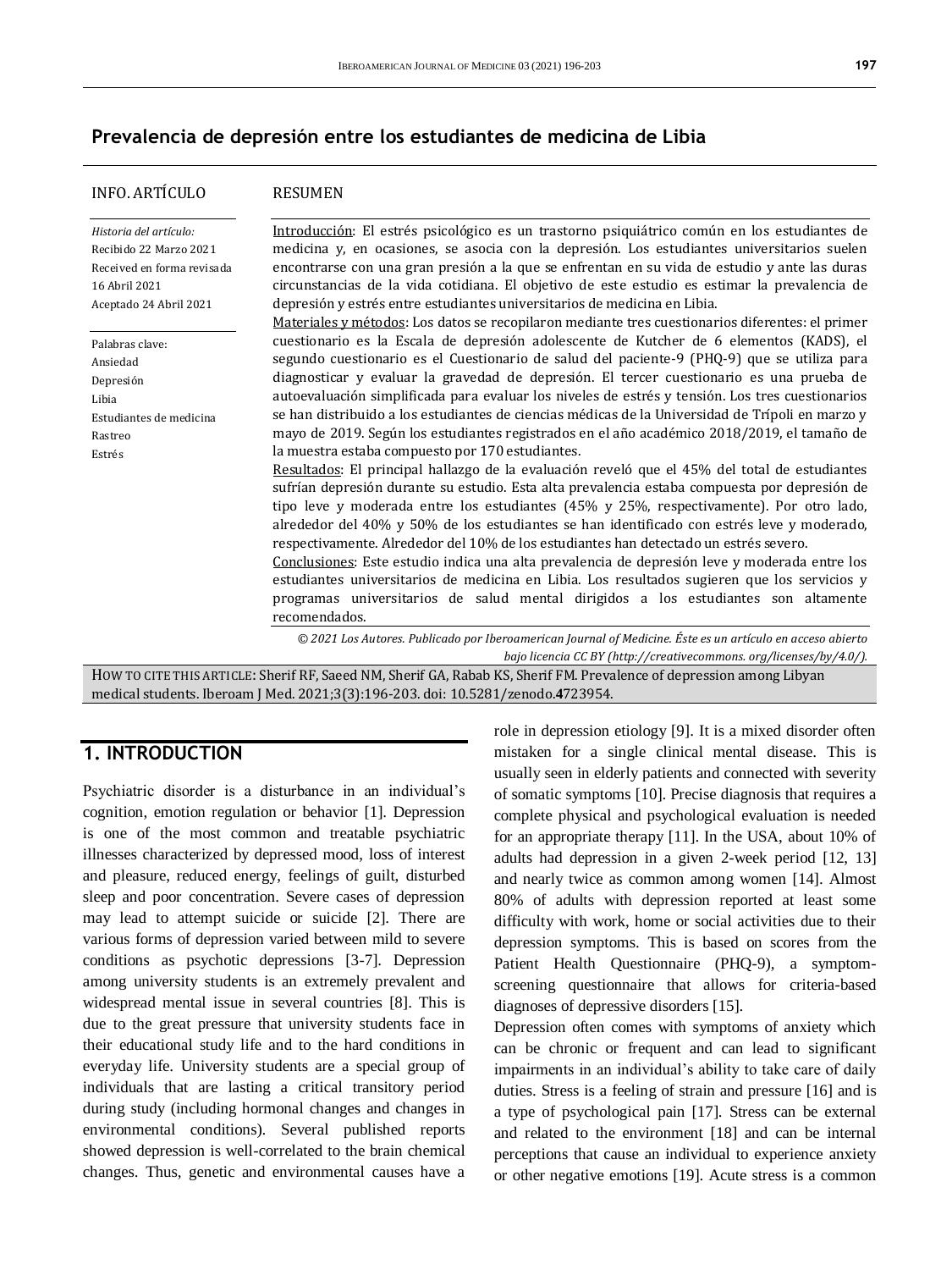form among humans and concerns with the pressures of the close future or recent past [19]. Chronic stress has a wearing effect on people that can become very serious health risk if it continues for a long period. It can lead to memory loss, damage spatial recognition and produce a decreased drive of eating. It increases the risk of stroke, heart attack, ulcer and depression [20]. Women are able to take longer durations of stress than men without showing the same maladaptive changes [21].

Psychological distress among university students has been a concern for public health authorities around the globe. Among students, medical students are particularly prone to psychological distress and morbidity [22, 23]. University medical schools are stressful environments that can affect the well-being of students. Previous studies indicated that many medical students experience higher stress and more depression in comparison to other general populations and other non-medical university students [24]. A relatively recent meta-analysis study showed that depression affects about one third of medical students worldwide [25]. Within the above mentioned background, the aim of this study is to screen depression and anxiety among medical students in Libya.

#### **2. MATERIALS AND METHODS**

In this study, the sample size was determined and found to be 170 subjects (95% confidence level and 50% population proportion) according to the registered students at the final years of the Medical Sciences Faculties of University of Tripoli, Libya (2018/2019). This university is the largest and oldest university in Libya and located in the capital. Since most of the medical students are females, thus, the number of participants (n=170) were only female students at the graduation year in pharmacy, medicine and medical technology faculties to minimize the biological variations. All the participants aged between 23-25 years old. The study was held in the mid study (term) to ensure that students are not undergoing any stress related to final examinations. Three different questionnaires (see below) have been distributed by the investigators in March, April and May, 2019. Two questionnaires for screening and diagnosis of depression and the third questionnaire for assessing severity of stress. The first two questionnaires are: 6-tem Kutcher Adolescent Depression Scale, KADS and Patient Health Questionnaire-9, PHQ-9. KADS consists of six questions, each question has four choices and each choice has a specific score. The total scores that each student gets tell whether a student suffers from depression or not. If the score is less than six points, it

indicates that the student has no depression, but if it is above six, it is considered a possible depression and may need thorough assessment (see below). The questionnaire of PHQ-9 consists of nine questions and each question has four choices, each choice has specific scores, the total scores that the person gets determine the severity of depression. Thus, the total scores can be interpreted as: no depression if less than four, mild depression from 5 to 9, moderate depression from 10 to 14, moderately severe depression from 15 to 19 and severe depression from 20 to 27. With regard to the stress questionnaire for measuring severity of stress and tension levels, the questionnaire consists of 10 questions and each one has three choices, each choice has specific scores. The total scores determine the severity of stress. It can be interpreted as mild stress up to 6, moderate stress from 7 to 12 and severe stress from 13 to 18 [26]. The study protocol was submitted to the University ethics committee (15/2019) for ethical approval. In addition, all students involved in this study had personally informed about the study and agreed to participate. Students with any physical diseases and drug use or abuse were excluded from the study. Data measured as frequency and percentage for each question of the above questionnaires.

### **3. RESULTS**

The first depression module of the questionnaire that is used in this study (as mentioned above) is 6-item KADS. It includes the six depression criteria being scored from  $0 =$ hardly ever to  $3 =$  all of the time. This module is used for assessing depression among medical students by summating the scale score that is expected to equal a value at or above six suggests a possible depression and needs for more thorough assessment. A score below six indicates a probable no depression. Figure 1, out of 170 medical students, 92 students had a total score less than six indicated not depressed (about 55%) and 78 students had a total score higher than six indicated a possible depression and need for more thorough assessment (about 45%). The six items of KADS relating to evaluating depression among the students are shown in Table 1 with the prevalence for each symptom.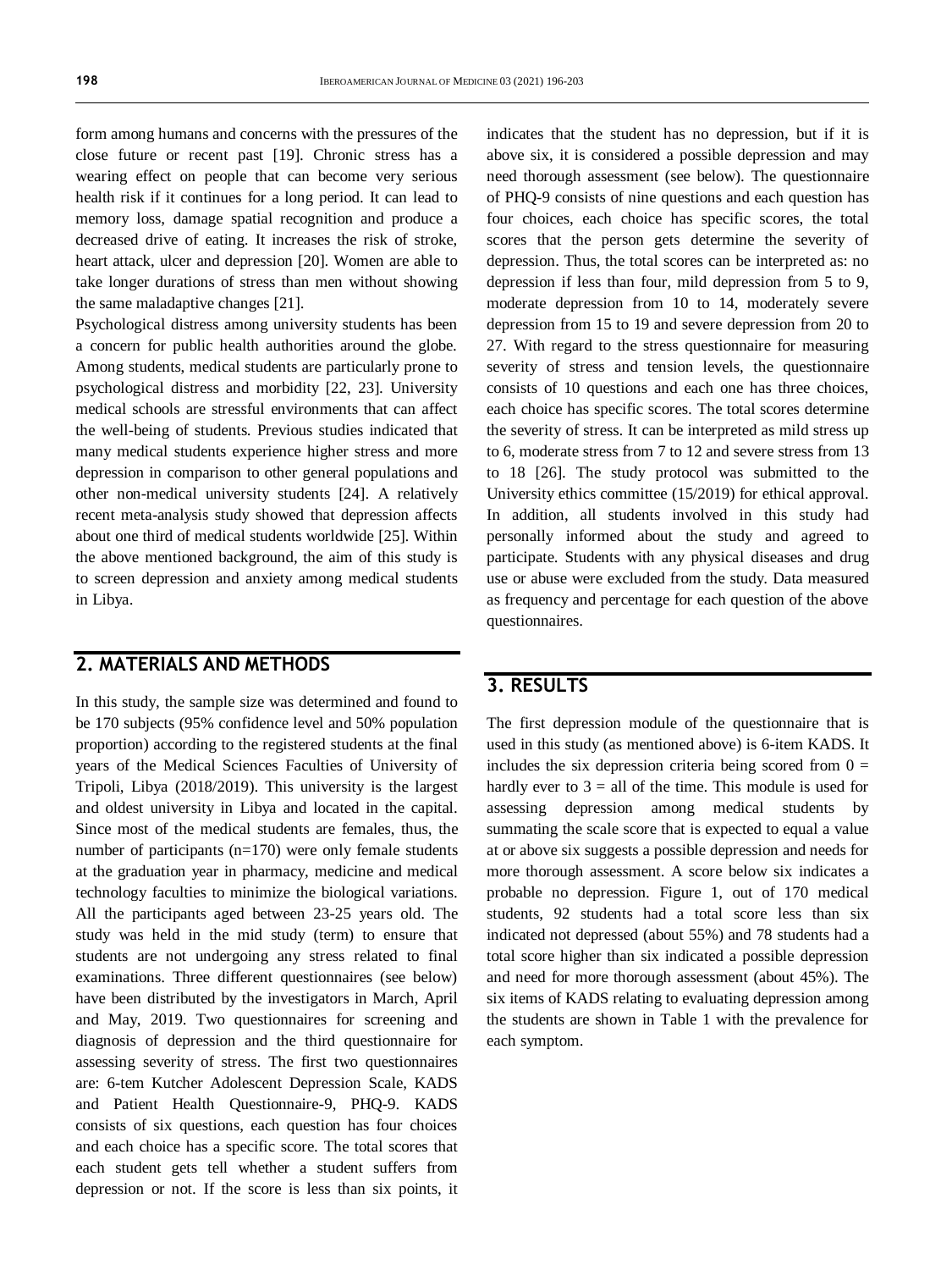50.00%

45.00%







44.70%

*Figure 2: Distribution of depression among medical students in Libya medical according Patient Health Questionnaire-9 (PHQ-9).*

| Table 1. Data for 6-ITEM Kutcher Adolescent Depression Scale (KADS) of the Libyan medical students (n=170)                                                       |                    |                  |                  |                 |
|------------------------------------------------------------------------------------------------------------------------------------------------------------------|--------------------|------------------|------------------|-----------------|
| <b>Ouestions</b>                                                                                                                                                 | <b>Hardly ever</b> | Much of the time | Most of the time | All of the time |
| Low mood, sadness,<br>feeling down,<br>depressed, just can't<br>be bothered?                                                                                     | 49 (28.82%)        | 51 (30%)         | 63 (37.06%)      | 7(4.12%)        |
| <b>Feeling of</b><br>worthlessness,<br>hopelessness, letting<br>people down, not<br>being a good person?                                                         | 101 (59.41%)       | 3(1.76%)         | 22 (12.94%)      | 44 (25.89%)     |
| <b>Feeling tired, feeling</b><br>fatigued, low in<br>energy, hard to get<br>motivated, have to<br>push to get things<br>done, want to rest or<br>lie down a lot? | 29 (17.06%)        | 70 (41.18%)      | 48 (28.23%)      | 23 (13.53%)     |
| Feeling that life is not<br>very much fun, not<br>feeling good when<br>usually would feel<br>good, not getting as<br>much pleasure from<br>fun things as usual?  | 68 (40%)           | 48 (28.23%)      | 46 (27.06%)      | 8 (4.71%)       |
| Feeling worried,<br>nervous, panicky,<br>tense, keyed up,<br>anxious?                                                                                            | 43 (25.29%)        | 65 (38.24%)      | 48 (28.23%)      | 14 (8.24%)      |
| Thoughts, plans or<br>actions about suicide<br>or self-harm?                                                                                                     | 161 (94.70%)       | $5(2.94\%)$      | 1(0.59%)         | 3(1.76%)        |

In this study, the second questionnaire for depression screen is Patient Health Questionnaire-9 (PHQ-9) which includes nine depression criteria being scored from  $0 =$ never at all to  $3$  = nearly every day. The module is used for assessing depression severity among the students by summating the scale score that is expected to equal a value between 0 and 27 to indicate the severity status. The score of 0-4 and 5-9 suggest no and mild depression, respectively, while 10-14, 15-19 and 20-27 for moderate, moderate severe and severe depression, respectively. Based on the scores from the PHQ-9, the prevalence of depression among the students was found to be as: out 170 students 33 of the total students (19.4%) have no depression while 76 (44.7%) and 44 (25.8%) of the students had mild and moderate depression, respectively. Moderate severe depression and severe depression denoted 15 (8.8%) and 2 (1.17%), respectively (Figure 2). The prevalence of each symptom among the students according to the PHQ-9 questionnaire is shown in Table 2. In this part of study, some of the students reported suicidal ideation (using item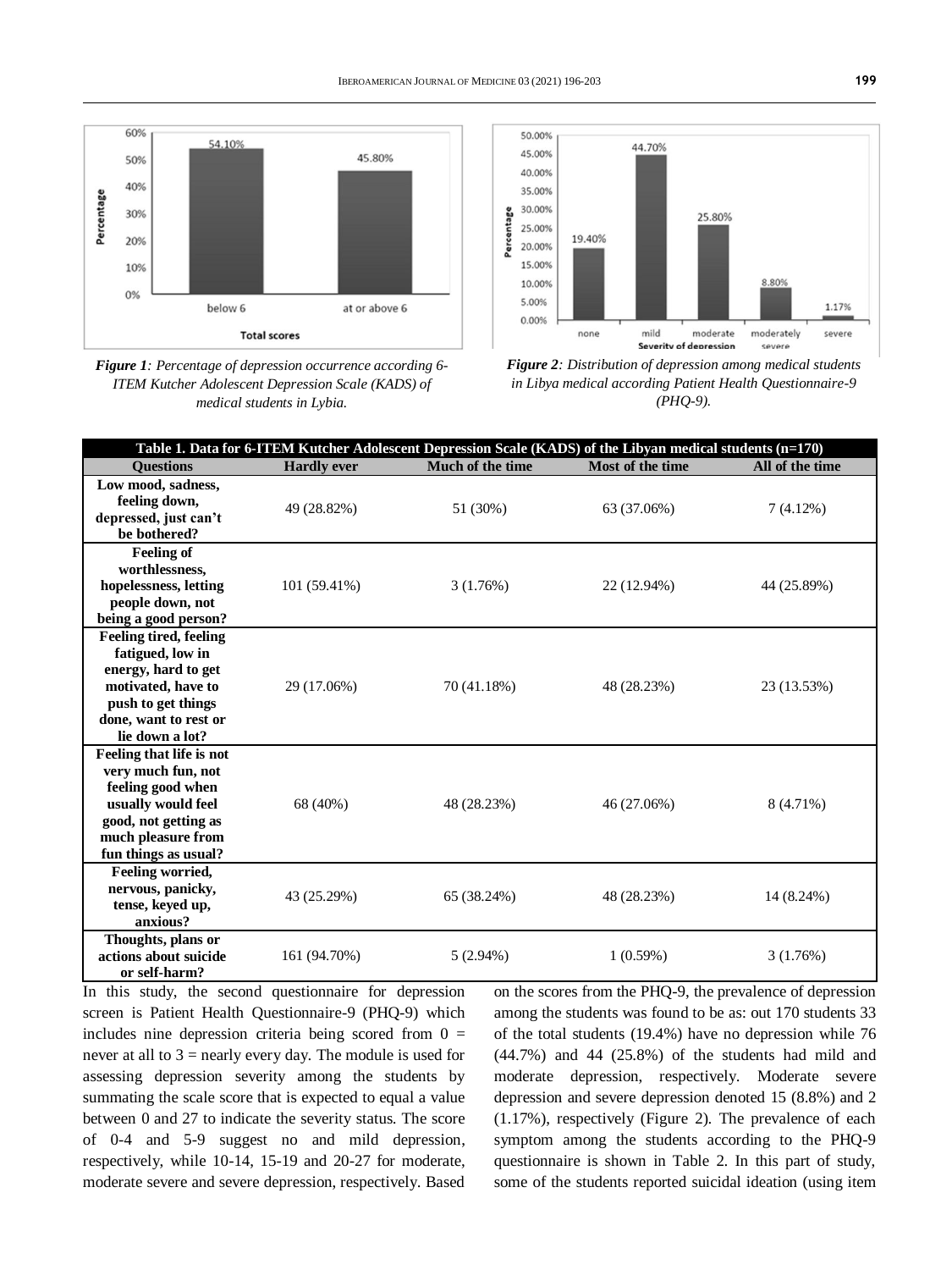9 of the PHQ-9 for screening suicidal ideation). About 5% of the total students answered several days and only 3% answered more than half the days, whereas, zero percentage nearly every day and 91.1% (not at all).

Figure 3 and Table 3 show data of the third questionnaire (simplified self-scoring test for gauging stress and tension levels). It consists of 10 questions that assess the severity of stress. Thus, we count the scores that each student got, if

| Table 2. Data for Patient Health Questionnaire-9 (PHQ-9) of the Libyan medical students (n=170)                                                                                                 |              |                     |                            |                  |
|-------------------------------------------------------------------------------------------------------------------------------------------------------------------------------------------------|--------------|---------------------|----------------------------|------------------|
| <b>Questions</b>                                                                                                                                                                                | Not at all   | <b>Several days</b> | More than half the<br>days | Nearly every day |
| Little interest or<br>pleasure in doing<br>things?                                                                                                                                              | 36 (21.17%)  | 102(60%)            | 25 (14.71%)                | 7(4.12%)         |
| Feeling down,<br>depressed or hopeless?                                                                                                                                                         | 63 (37.06%)  | 75 (44.12%)         | 22 (12.94%)                | $10(5.88\%)$     |
| <b>Trouble falling or</b><br>staying asleep too<br>much?                                                                                                                                        | 41 (24.12%)  | 56 (32.94%)         | 44 (25.88%)                | 29 (17.06%)      |
| <b>Feeling tired or having</b><br>little energy?                                                                                                                                                | 12 (7.06%)   | 73 (42.94%)         | 48 (28.23%)                | 33 (21.77%)      |
| Poor appetite or<br>overeating?                                                                                                                                                                 | 53 (31.17%)  | 53 (31.17%)         | 34 (20%)                   | 30 (17.66%)      |
| Feeling bad about<br>yourself or that you<br>are failure or have let<br>yourself or your<br>family down?                                                                                        | 97 (57.06%)  | 51 (30%)            | 10(5.88%)                  | 12 (7.06%)       |
| <b>Trouble concentrating</b><br>or things, such as<br>reading the newspaper<br>or watching<br>television?                                                                                       | 60 (35.29%)  | 77 (45.29%)         | 23 (13.53%)                | 10(5.88%)        |
| Moving or speaking so<br>slowly that other<br>people could have<br>noticed? Or the<br>opposite being so<br>fidgety or restless that<br>you have been moving<br>around a lot more<br>than usual? | 97 (57.06%)  | 46 (27.06%)         | 15 (8.82%)                 | 12 (7.06%)       |
| Thoughts that you<br>would be better off<br>dead or of hurting<br>yourself in some way?                                                                                                         | 155 (91.18%) | $10(5.88\%)$        | $5(2.94\%)$                | $0(0\%)$         |



*Figure 3: Level of severity of stress among medical students in Libya.*

the total scores are zero to six then indicate mild stress. If the total scores from 7-12, then it directs moderate stress and if 13 to 18 then it is high or severe stress. Figure 3 shows that 41.76% and 47.64% of the students had mild and moderate stress, respectively, while high or severe stress represented 10.58% of the total students. The prevalence of each symptom among the students by stress questionnaire is shown in Table 3.

Severity of stress is assessed by a simplified self-scoring test for gauging stress and tension levels, as mild stress if total score is 0-6, moderate stress is 7-12 and high stress is 13-18.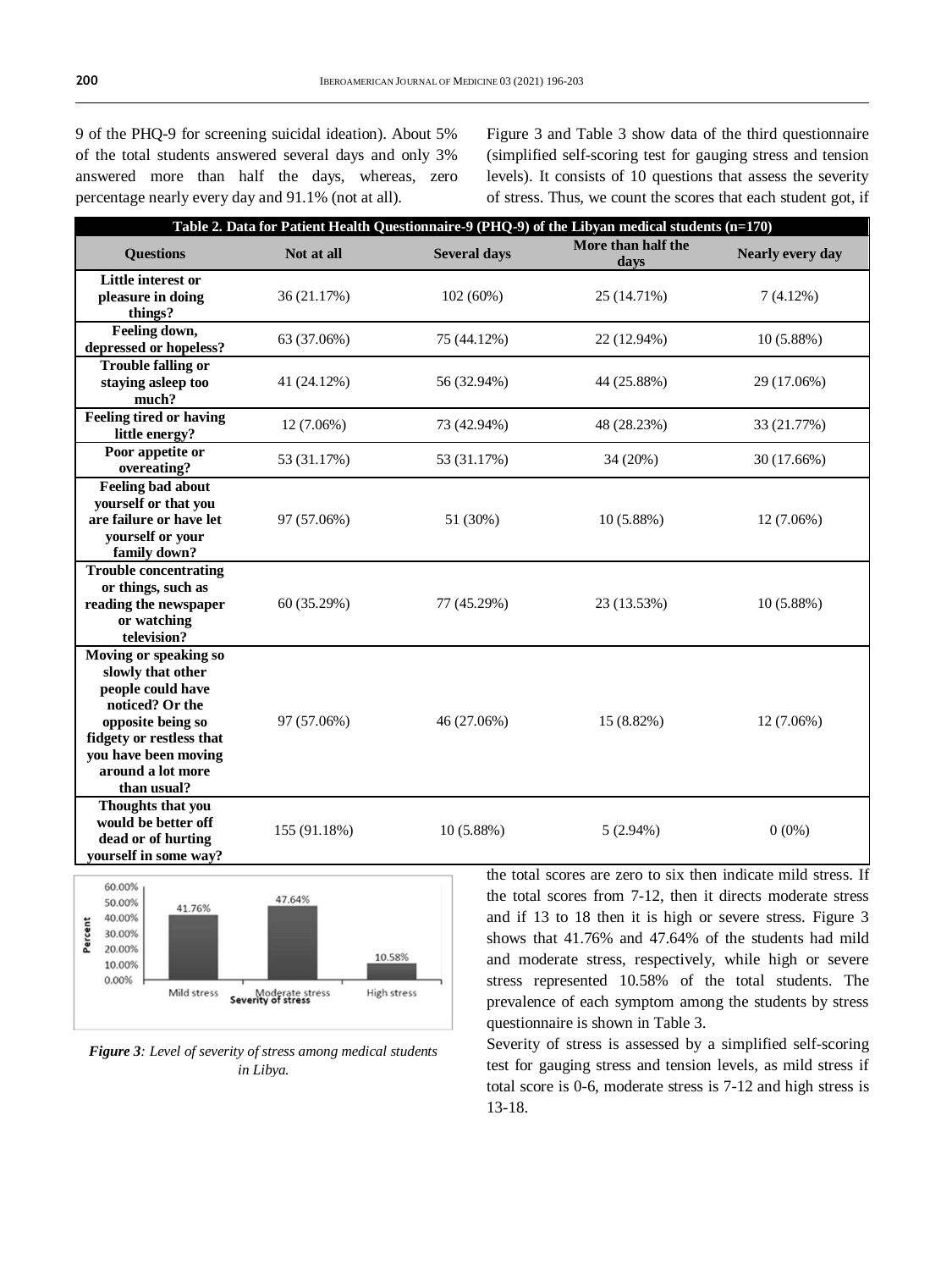| Table 3. Data for stress questionnaire (simplified self-scoring test for gauging stress and tension levels) of medical students in<br>Libya $(n=170)$ |               |                              |             |  |
|-------------------------------------------------------------------------------------------------------------------------------------------------------|---------------|------------------------------|-------------|--|
| <b>Item</b>                                                                                                                                           | <b>Rarely</b> | Few times a week             | Often       |  |
| Feel I tense, anxious or have<br>nervous indigestion?                                                                                                 | 82 (48.24%)   | 63 (35.06%)                  | 25 (14.70%) |  |
| People at work/home make<br>me feel tense?                                                                                                            | 82 (48.24%)   | 54 (31.76%)                  | 34 (20%)    |  |
| Eat/drink/smoke I in<br>response to tension?                                                                                                          | 104(61.18%)   | 36(21.16%)                   | 30 (17.66%) |  |
| Have I got tension, migraine,<br>headaches or pain in neck or<br>shoulders or insomnia?                                                               | 85 (50%)      | 49 (28.84%)                  | 36(21.16%)  |  |
| Can't I turn off my thoughts<br>at nights or on weekends<br>long enough to feel relaxed<br>and refreshed the next day?                                | 39 (22.94%)   | 63 (35.06%)                  | 68 (40%)    |  |
| Find me it difficult to<br>concentrate on what I am<br>doing because of worrying<br>about other things?                                               | 37 (21.76%)   | 73 (42.95%)                  | 60(35.29%)  |  |
| Take me tranquilizers or<br>other drugs to relax?                                                                                                     | 155 (91.18%)  | 10(5.88%)                    | $5(2.94\%)$ |  |
| Have I got difficulty in<br>finding enough time to relax?                                                                                             | 31 (18.24%)   | 75 (44.11%)                  | 64 (37.65%) |  |
| Once I find time, is it hard<br>for me to relax?                                                                                                      | 82 (48.24%)   | 51 (30%)                     | 37 (21.76%) |  |
| Is my day made up for many<br>deadlines?                                                                                                              | 73 (42.95%)   | 56 (32.94%)<br>$\sim$ $\sim$ | 41 (24.11%) |  |

#### **4. DISCUSSION**

Depression is a major mental illness worldwide with high prevalence among university students, lowering their functioning and quality of life. Using standardized psychological assessment questionnaires, this study revealed a high prevalence of depression and stress among Libyan medical students. To the best of our knowledge, this is the first report about the prevalence of depression and stress among university students in Libya. Accordingly, this study showed a high prevalence of depression (45%) among Libyan undergraduate medical students of mild and moderate type. This is incompatible with previous results of several other national published studies [23 -33]. Thus, recent systematic reviews and metaanalysis indicated that the prevalence of depression among medical students worldwide was around 30% [24-27]. In another study carried out in Vietnam by Quynh et al. screened medical students at eight different medical universities showed a high prevalence of depression symptoms, 45% [28], this finding is in good accord with our present findings. It is also comparable with other study conducted at the Royal College of Surgeon in Bahrain showed that 40% of the participants have depressive symptoms [23]. Similarly, a study conducted at Foundation University Medical College in Pakistan reported about

50% of the students had depression and anxiety disorders [29]. In addition, a study conducted in Egypt reported depression is prevalent in about 60% of the total medical students [30]. Depression is also detected in 60% of the medical students in the 1st and 4th academic years as found in Al-Fayoum University in Egypt in 2017 [31]. Overall, these discrepancies between the published finding rates of depression in different nations could be explained by utilization of different methods for assessments for depression, in addition to different population characteristics.

People with depression may have trouble doing normal day-today activities and feel as if life is not worth living. At a mild level, depression can cause mood fluctuations and short-lived emotional response but at moderate level, it may become a serious health condition that substantially impairs ability to cope with daily life. However, at severe level, depression can lead to suicide [2]. In the current study, based on scores from the PHQ-9, the prevalence of severity of depression among the medical students was found to be 45% and 25% of students had mild and moderate depression, respectively, while moderate severe and severe depression to be about 10% and 1%, respectively. In a study carried out in Alexandria, Egypt by Elsawy et al. reported 32% and 22% of the students have minimal and mild depression, respectively, while moderate and severe depression showed about 30% and 20%,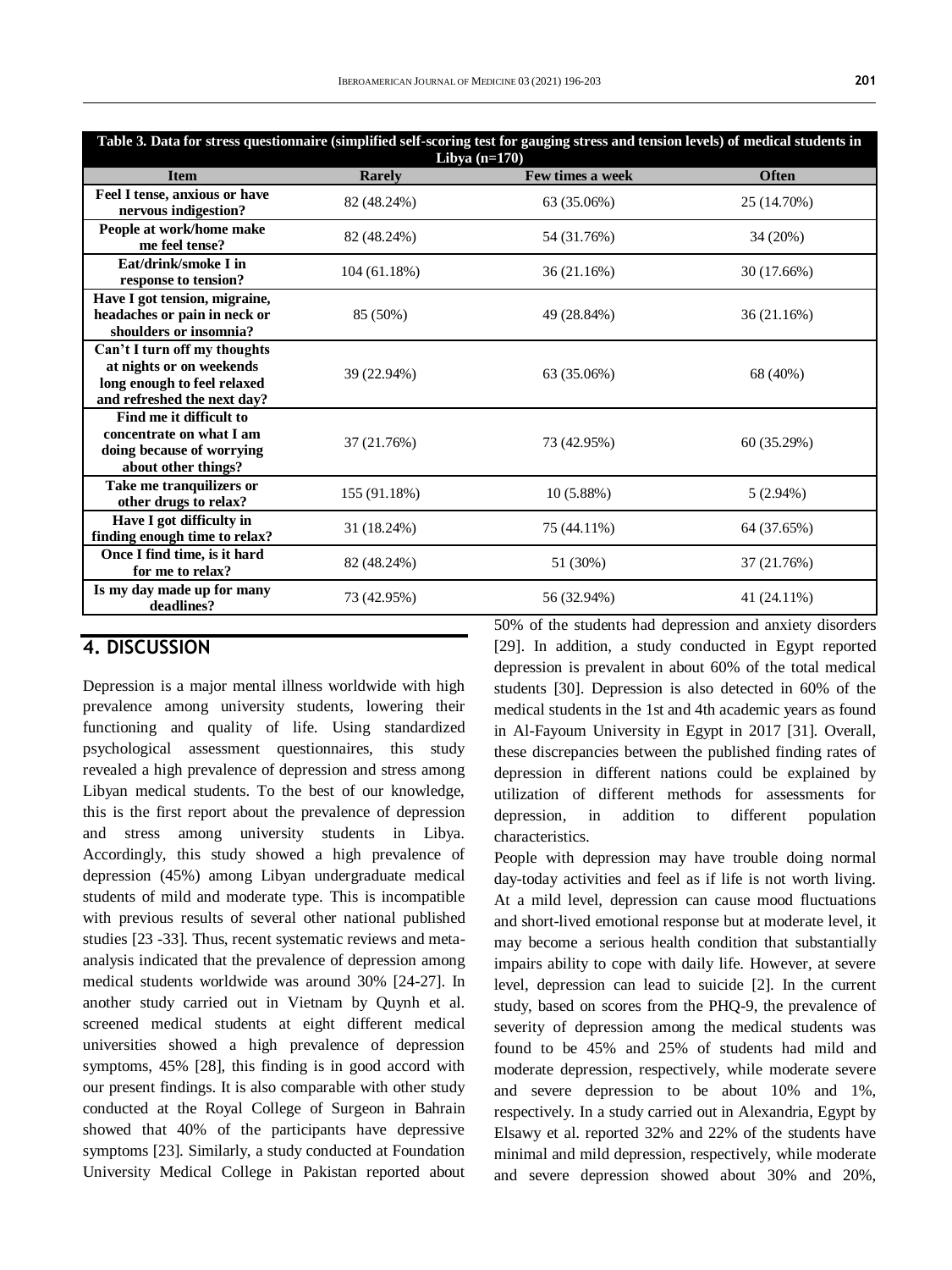respectively [32]. In another recent study in Palestine by Shawahna et al. reported about 55% of the students had minimal depression, 20% had mild depression, 15% had moderate depression and 10% had severe depression [33]. The burden of depression on medical students could lead to low quality of life, dropout and ultimately suicidal ideation [34]. Various studies demonstrated that prevalence of moderate and severe depression decreased with an increase in the student's age and advance in the academic year [24, 31]. Despite the age of the students of this study (23-25 years) and are registered at the final year of graduation, it shows a high prevalence of mild and moderate depression. This could be related to local unusual situations faced to students as civil wars and continuing conflicts in Libya. Definitely, this has increased the risk of depression among the university students. The effects of depression may persist for a longer time that can have negative effects on an individual's personal and social life. Still, students with depressive symptoms suffer from other psychological difficulties as anxiety, burnouts and suicidal ideation and substance abuse [35, 36].

It is notable that in this study, the proportion of medical students reporting suicidal ideation (using item 9 of the PHQ-9 for screening suicidal ideation) is about 5%. Over the last two weeks how often have you had thoughts that you would be better off dead or of hurting yourself in some way? About 5% of the students answered several days, whereas 3% answered (more than half the days). In a previous study using the same PHQ-9 questionnaire for screening suicidal ideation showed suicidal ideation is about 10% of medical students [24]. A recent study showed 4.5% of the students who participating stated attempted suicide [31]. In a study by Pham et al., suicidal ideation is found by 7.7% among the medical students [37]. The changes in prevalence of suicidal ideation of the students between enrolling and between years in the course were reported by Schwenk et al. in which third- and fourth year students are more likely than first and second year students to report suicidal ideation (7.9% vs. 1.4%) [36].

Medical education is considered a highly stressful variable. It is not only a part of the university; however, it results from everyday responsibilities at home and school [39]. The stress-questionnaire of the present study was conducted to conclude the prevalence of stress among the students. The present result shows a high prevalence of mild and moderate stress in the students, 41% and 47%, respectively. Severe stress represented in 10% of the total medical students. Previous published studies showed that medical students have great exposure to psychological stress compared to their age-matched peers of other nonmedical faculties [40, 41]. Moreover, Elias et al. reported that medical students and final year students are more likely to experience higher levels of stress compared to other students. Thus, scores of Libyan students at the final year of the course are in accord with the previous results [41]. A recent study by Seedhom et al. also showed slightly higher prevalence of stress among the medical students than the non-medical students [42].

## **5. CONCLUSIONS**

This study shows high prevalence of depression and anxiety among medical students in Libya. The mental and psychological problems of medical university students are a major health issue. Thus, a program of university mental health services is highly suggestive for such groups.